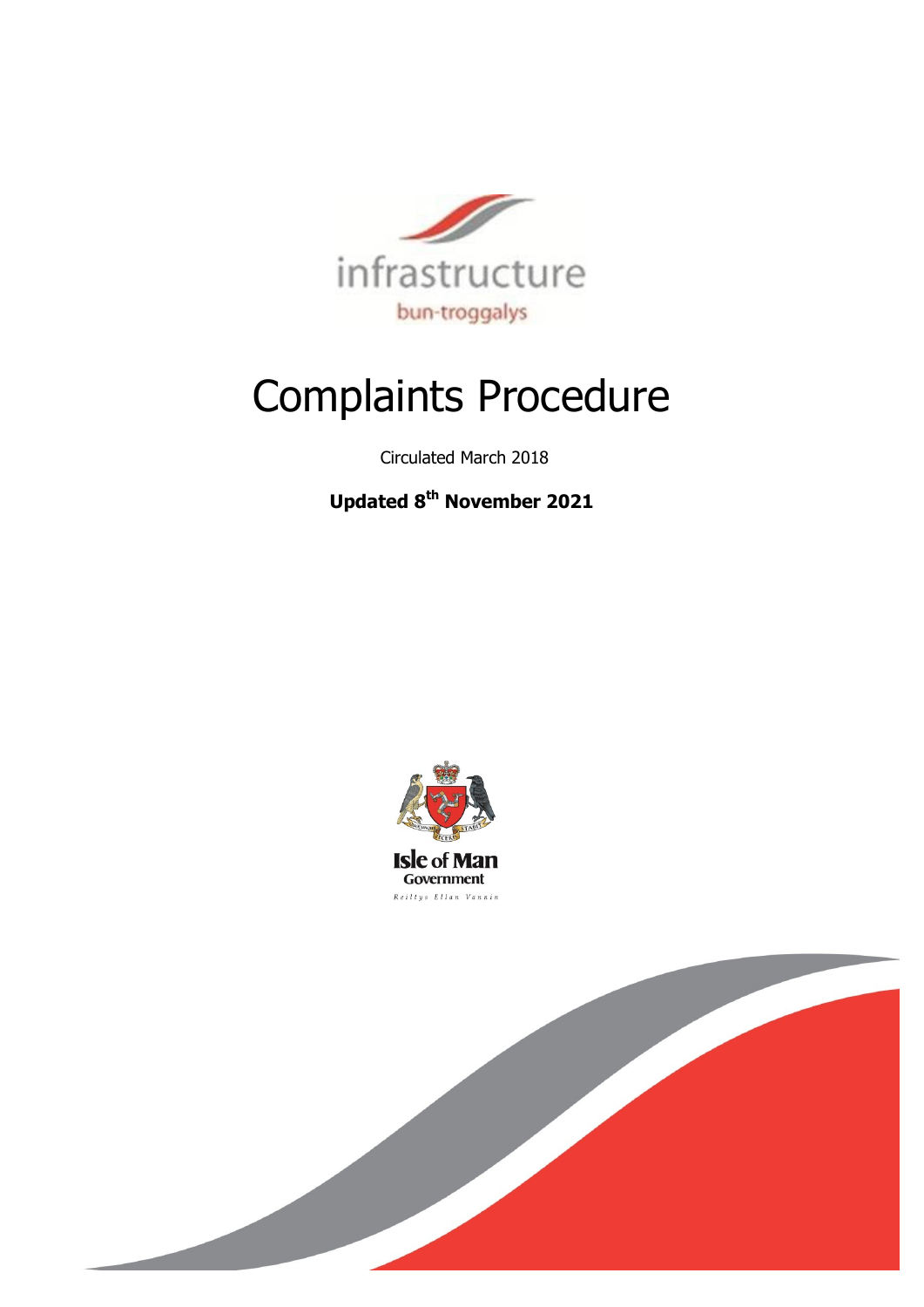# **Making a Complaint**

The Department of Infrastructure is committed to providing its customers with a high standard of service however we accept that sometimes things go wrong. If you feel that we have failed to provide the level of service you might reasonably expect, we would like to know so we can put that right and improve our services for our customers. The Department has in place a four stage complaint process which is detailed below.

### **Stage 1 - Resolution**

In the first instance it may be best to speak to the person you have been dealing with and explain your complaint, or you can ask to speak to the person in charge who may be able to resolve your complaint straight away.

#### **Stage 2 - Investigation**

If you are still unhappy and you feel that your complaint has not been resolved, please contact one of the following Complaint's Co-ordinators who will look into the matter.

| <b>DIVISION</b>               | <b>CONTACT NAME</b>                                                                                                                                                      | <b>CONTACT EMAIL</b>     | <b>CONTACT</b><br>NUMBER/S |
|-------------------------------|--------------------------------------------------------------------------------------------------------------------------------------------------------------------------|--------------------------|----------------------------|
| Central Support<br>and Change | Mrs Hannah Griffiths<br>Central Support and Change<br><b>Division</b><br>Department of Infrastructure<br>Sea Terminal Building<br>Douglas<br><b>IM1 2RF</b>              | hannah.griffiths@gov.im  | 686105                     |
| <b>Highway Services</b>       | Mr Rob Clynes<br><b>Highway Services Division</b><br>Department of Infrastructure<br>Sea Terminal Building<br>Douglas<br><b>IM1 2RF</b>                                  | rob.clynes@gov.im        | 685923                     |
| <b>Transport Services</b>     | Ms Charlotte Bennett<br><b>Transport Services Division</b><br>Department of Infrastructure<br><b>Transport Headquarters</b><br><b>Banks Circus</b><br>Douglas<br>IM1 5PT | charlotte.bennett@gov.im | 697400                     |
| Public Estates and<br>Housing | Mrs Helen Goldie<br>Public Estates and Housing<br><b>Division</b><br>Department of Infrastructure<br>Sea Terminal Building<br>Douglas<br>IM1 2RF                         | helen.goldie@gov.im      | 686191                     |
| Airport                       | Mr David Georgeson<br>Ports Division<br>Isle of Man Airport<br><b>Ballasalla</b><br>IM9 2AS                                                                              | david.georgeson@gov.im   | 821603                     |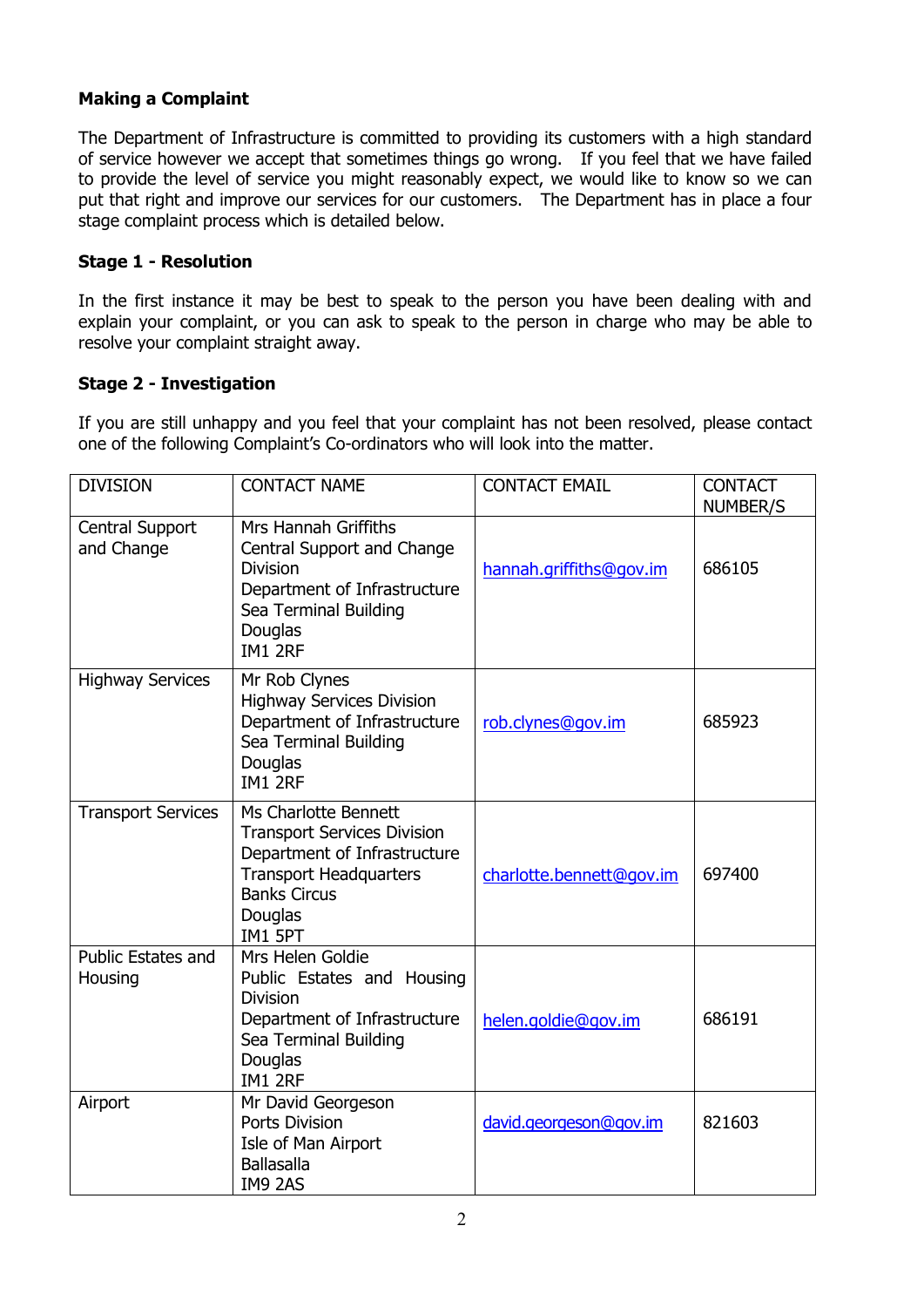| Harbours                        | Mrs Claire Kemp<br><b>Harbours Division</b><br>Department of Infrastructure<br>Sea Terminal Building<br>Douglas<br><b>IM1 2RF</b>        | claire.kemp@gov.im   | 687144 |
|---------------------------------|------------------------------------------------------------------------------------------------------------------------------------------|----------------------|--------|
| <b>Flood Risk</b><br>Management | Mr Peter Dainton<br>Flood Risk Management<br><b>Division</b><br>Department of Infrastructure<br>Sea Terminal Building<br>Douglas IM1 2RF | peter.dainton@gov.im | 687167 |

It is important, when submitting your complaint that you provide as much information as possible to help us contact you and understand the issue. For example;

- Your full name and home address.
- Telephone number and contact information.
- A detailed description of your complaint and what you think we should do to resolve the problem.

A complaints form is available on the front page of the DOI website if you prefer to complete this and submit to the relevant division. If you are unsure of the division you wish to contact please send your complaint to Mrs Hannah Griffiths, details above, who will forward it to the appropriate division and advise you accordingly.

#### **What will happen next?**

You will receive an acknowledgement of your complaint within 2 working days (Monday to Friday) of receipt which will have details of the officer in the Department who will deal with your complaint.

Where possible we will deal with your complaint within 20 working days (Monday to Friday) however if this is not possible we will contact you to let you know the expected timeframe for a response.

#### **Stage 3- Review**

If at the end of the process you are still not satisfied with the way the matter has been dealt with, please write to the Chief Executive Officer at the following address who will arrange for the matter to be reviewed.

Mrs Emily Curphey Interim Chief Executive Officer Department of Infrastructure Sea Terminal Douglas IM1 2RF

You will receive an acknowledgement of your communication within 2 working days (Monday to Friday) of receipt. You will be advised of the officer who will review the matter as soon as possible.